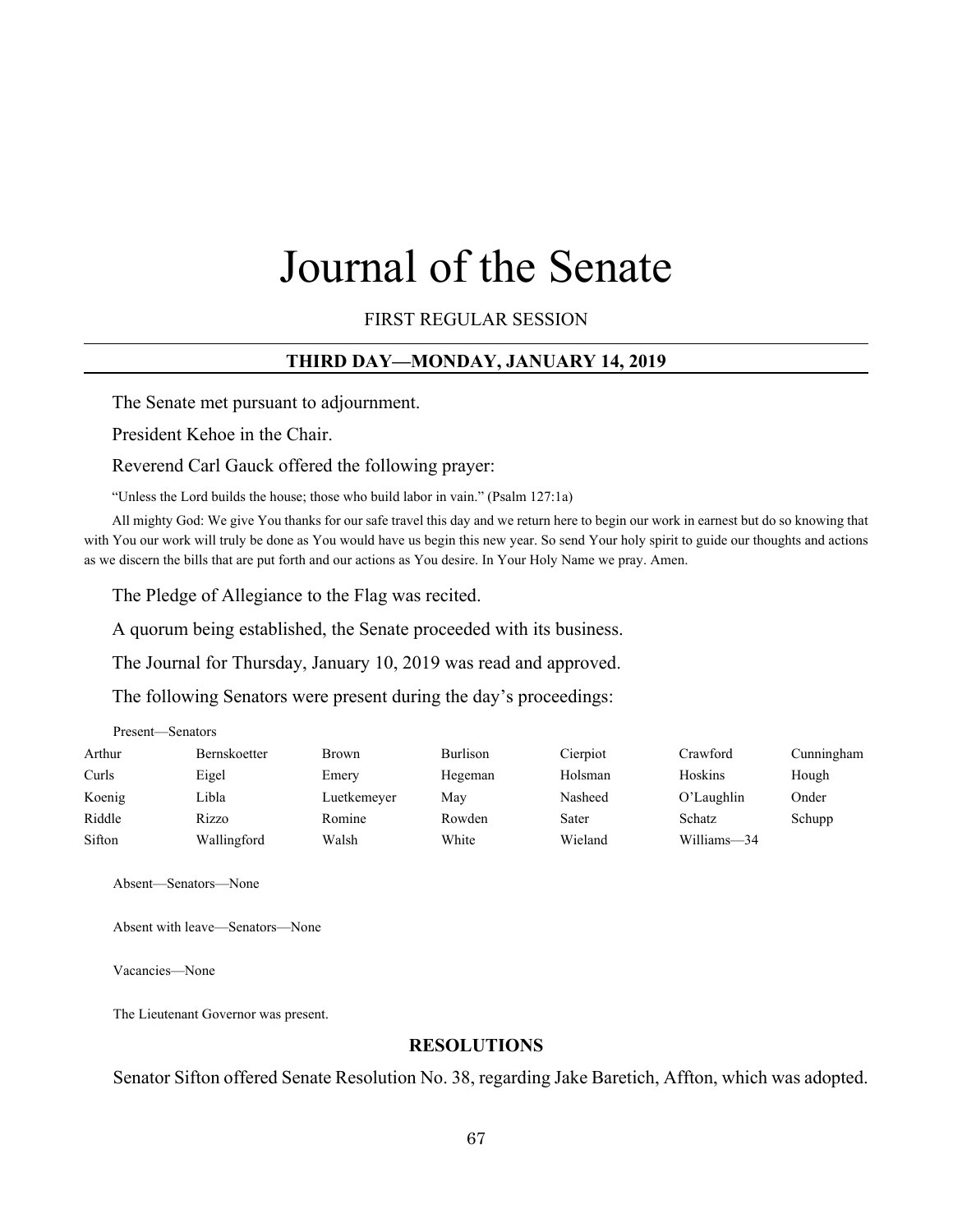Senator Sifton offered Senate Resolution No. 39, regarding Merx Flooring, which was adopted.

Senator Sifton offered Senate Resolution No. 40, regarding Lutheran High School South, which was adopted.

Senator Sifton offered Senate Resolution No. 41, regarding Gotsch Intermediate School, Affton School District, which was adopted.

Senator Sifton offered Senate Resolution No. 42, regarding Adele Chehval, Imperial, which was adopted.

Senator Sifton offered Senate Resolution No. 43, regarding Laura Thomas, Imperial, which was adopted.

Senator Sifton offered Senate Resolution No. 44, regarding Catherine Pozzo, St. Louis, which was adopted.

Senator Sifton offered Senate Resolution No. 45, regarding Assistant Fire Chief Ben Waser, St. Louis, which was adopted.

Senator Sifton offered Senate Resolution No. 46, regarding Leslie Howard "Les" Eyman II, Fenton, which was adopted.

Senator Sifton offered Senate Resolution No. 47, regarding Dawn Martin, St. Louis, which was adopted.

Senator Onder offered Senate Resolution No. 48, regarding Denise Gould, O'Fallon, which was adopted.

# **CONCURRENT RESOLUTIONS**

Senator Emery offered the following concurrent resolution:

#### SENATE CONCURRENT RESOLUTION NO. 3

Whereas, pornography perpetuates a sexually toxic environment; and

Whereas, efforts to prevent pornography exposure and addiction, to educate individuals and families concerning its harms, and to develop recovery programs should be addressed systematically in ways that hold broader influences accountable; and

Whereas, pornography may contribute to the hypersexualization of teenagers, and even prepubescent children, in our society; and

Whereas, owing to advances in technology and the universal availability of the internet, young children can be exposed to what used to be referred to as hardcore, but is now considered mainstream, pornography at an alarming rate; and

Whereas, the average age of exposure to pornography is now 11 to 12 years of age;

Whereas, this early exposure can lead to low self-esteem and body image disorders, an increase in problematic sexual activity at younger ages, and an increased desire among adolescents to engage in risky sexual behavior; and

Whereas, exposure to pornography may serve as children's and youth's sex education and may shape their sexual templates; and

Whereas, pornography may normalize violence and abuse; and

Whereas, pornography often depicts rape and abuse as if such acts are harmless; and

Whereas, pornography equates violence with sex and pain with pleasure, which increases the demand for sex trafficking, prostitution, images of child sexual abuse, and child pornography; and

Whereas, use of pornography can potentially negatively affect brain development and functioning, contribute to emotional and medical illnesses, shape deviant sexual arousal, and lead to difficulty in forming or maintaining intimate relationships as well as problematic or harmful sexual behaviors and addiction; and

Whereas, use of pornography, by either partner, is linked to an increased likelihood that individuals will engage in group intercourse; and Whereas, recent research indicates that pornography is potentially biologically addictive, which means the user requires more novelty,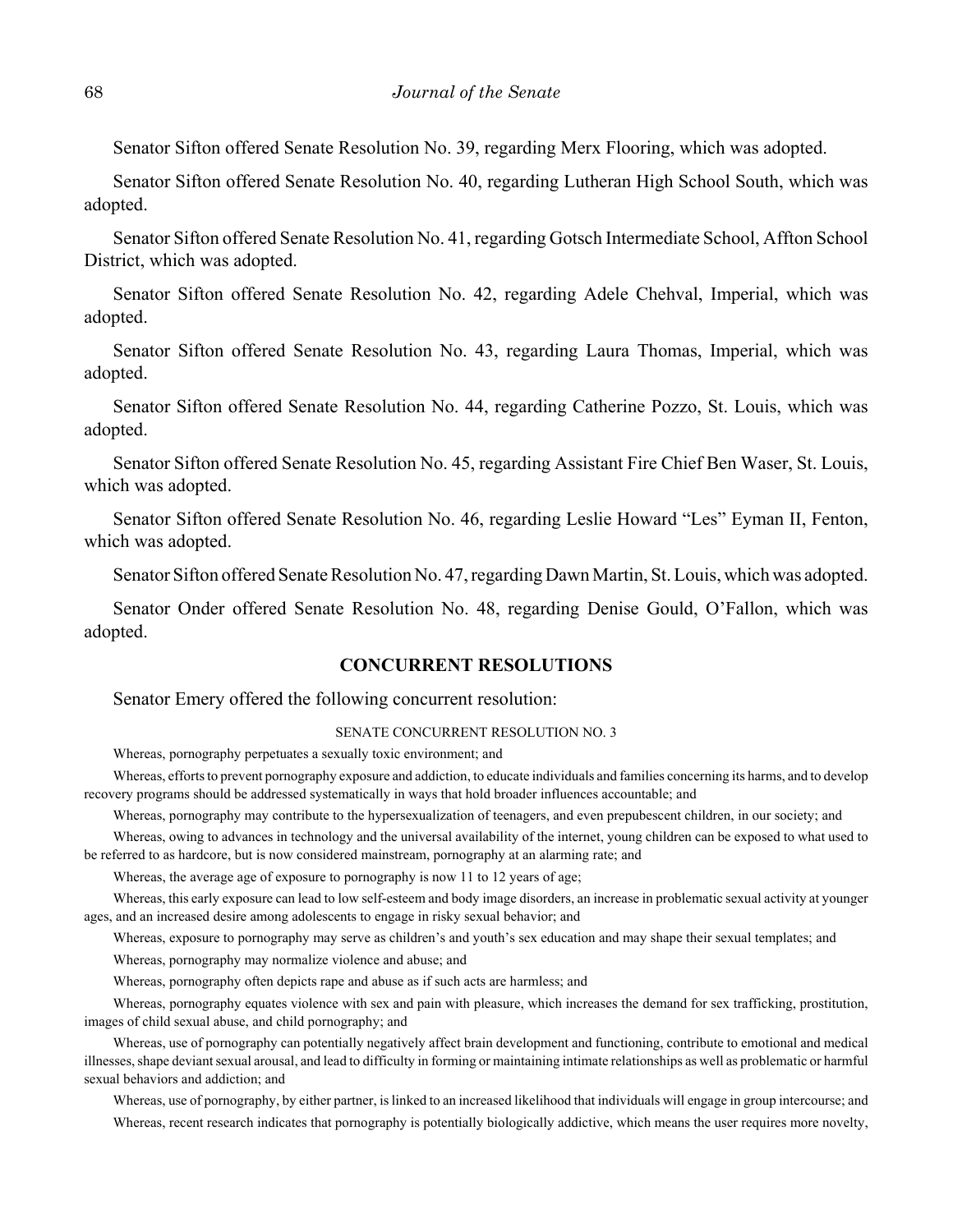often in the form of more shocking material, in order to be satisfied; and

Whereas, this biological addiction may lead to increasing themes of risky sexual behaviors, extreme degradation, violence, child sexual abuse, and child pornography; and

Whereas, pornography use is linked to lessening desire to marry, dissatisfaction in marriage, and infidelity; and

Whereas, this link demonstrates that pornography has a detrimental effect on the family unit:

Now, Therefore, Be It Resolved that the members of the Missouri Senate, One-hundredth General Assembly, First Regular Session, the House of Representatives concurring therein, hereby recognize pornography as leading to individual and societal harms and recognize the need for education, prevention, research, and policy change at the community and societal level.

Senator Rowden moved that **HCR 2** be taken up for adoption, which motion prevailed.

#### On motion of Senator Rowden, **HCR 2** was adopted by the following vote:

| YEAS—Senators |                     |              |          |          |             |            |  |
|---------------|---------------------|--------------|----------|----------|-------------|------------|--|
| Arthur        | <b>Bernskoetter</b> | <b>Brown</b> | Burlison | Cierpiot | Crawford    | Cunningham |  |
| Curls         | Eigel               | Emery        | Hegeman  | Holsman  | Hoskins     | Hough      |  |
| Koenig        | Libla               | Luetkemeyer  | May      | Nasheed  | O'Laughlin  | Onder      |  |
| Riddle        | Rizzo               | Romine       | Rowden   | Sater    | Schatz      | Schupp     |  |
| Sifton        | Wallingford         | Walsh        | White    | Wieland  | Williams-34 |            |  |

NAYS—Senators—None

Absent—Senators—None

Absent with leave—Senators—None

Vacancies—None

Senator Rowden moved that **HCR 3** be taken up for adoption, which motion prevailed. On motion of Senator Rowden, **HCR 3** was adopted by the following vote:

YEAS—Senators

| Arthur | Bernskoetter | <b>Brown</b> | Burlison | Cierpiot | Crawford    | Cunningham |
|--------|--------------|--------------|----------|----------|-------------|------------|
| Curls  | Eigel        | Emery        | Hegeman  | Holsman  | Hoskins     | Hough      |
| Koenig | Libla        | Luetkemeyer  | Mav      | Nasheed  | O'Laughlin  | Onder      |
| Riddle | Rizzo        | Romine       | Rowden   | Sater    | Schatz      | Schupp     |
| Sifton | Wallingford  | Walsh        | White    | Wieland  | Williams-34 |            |

NAYS—Senators—None

Absent—Senators—None

Absent with leave—Senators—None

Vacancies—None

# **COMMITTEE APPOINTMENTS**

President Pro Tem Schatz appointed the following escort committee pursuant to **HCR 2**: Senators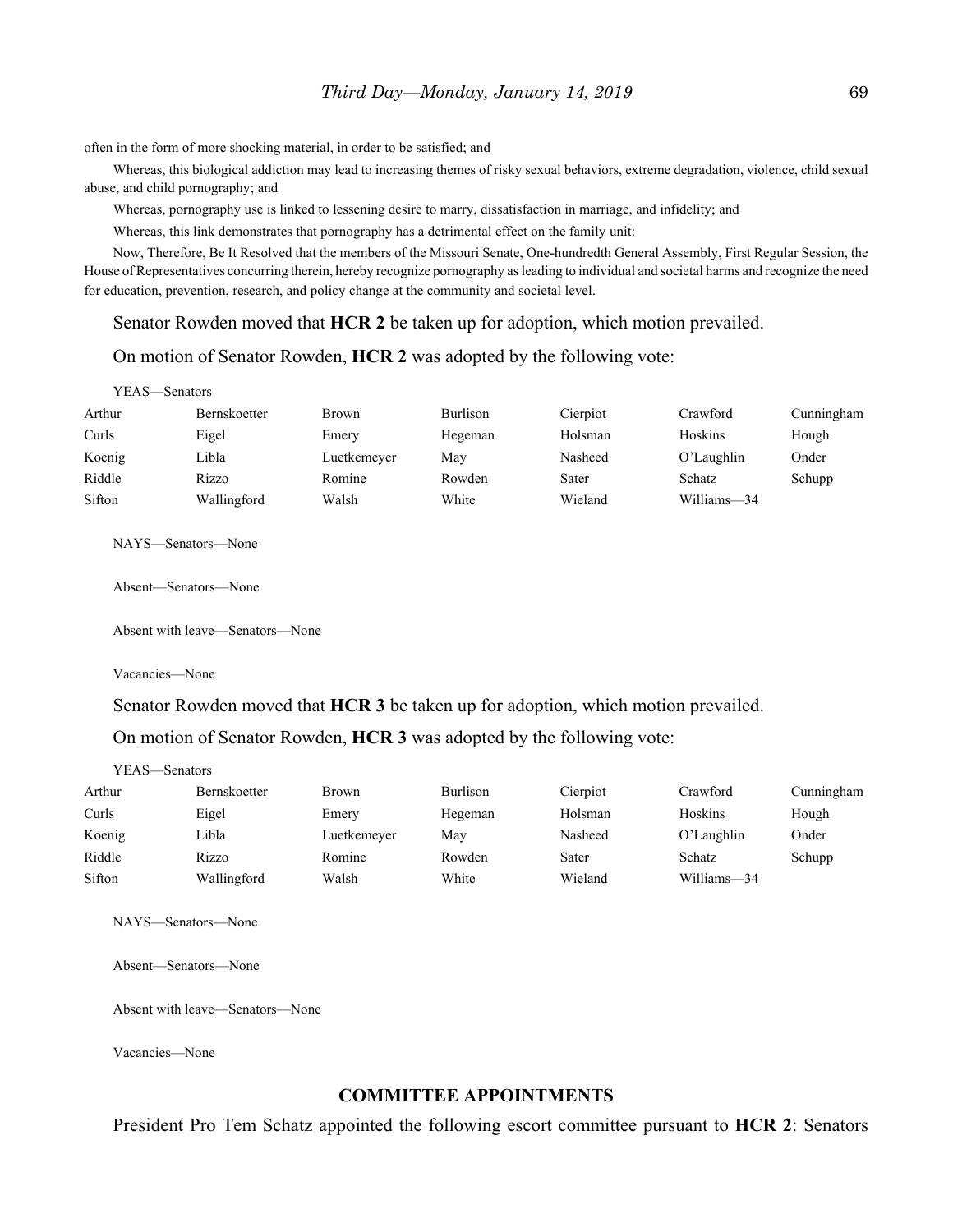Arthur, Crawford, Curls, Emery, Sater, Schatz, Schupp, Wallingford, Walsh and Williams.

# **INTRODUCTION OF BILLS**

The following Bills were read the 1st time and ordered printed:

**SB 238**–By Emery.

An Act to repeal section 288.040, RSMo, and to enact in lieu thereof one new section relating to eligibility for unemployment benefits.

**SB 239**–By White.

An Act to amend chapter 290, RSMo, by adding thereto one new section relating to the exemption of political subdivisions from any requirement regarding prevailing hourly rates of wages on public works projects.

**SB 240**–By White.

An Act to amend chapter 290, RSMo, by adding thereto two new sections relating to labor organizations, with penalty provisions.

**SB 241**–By Rizzo.

An Act to repeal section 67.641, RSMo, and to enact in lieu thereof one new section relating to certain convention and sports complex funds.

**SB 242**–By Walsh.

An Act to amend chapter 301, RSMo, by adding thereto one new section relating to special license plates.

#### **SB 243**–By Walsh.

An Act to amend chapter 367, RSMo, by adding thereto one new section relating to the hold orders for personal property received by pawnbrokers.

**SB 244**–By Walsh.

An Act to repeal section 589.414, RSMo, and to enact in lieu thereof one new section relating to registration as a sex offender for certain offenses.

#### **SB 245**–By Walsh.

An Act to amend chapter 701, RSMo, by adding thereto one new section relating to lead testing in certain elementary school buildings.

#### **SB 246**–By Hough.

An Act to repeal section 385.015, RSMo, and to enact in lieu thereof one new section relating to insurance written in connection with credit transactions.

#### **SB 247**–By Hough.

An Act to repeal sections 334.702, 334.704, 334.706, 334.708, 334.710, 334.712, 334.715, 334.717, 334.719, 334.721, and 334.725, RSMo, and to enact in lieu thereof twelve new sections relating to athletic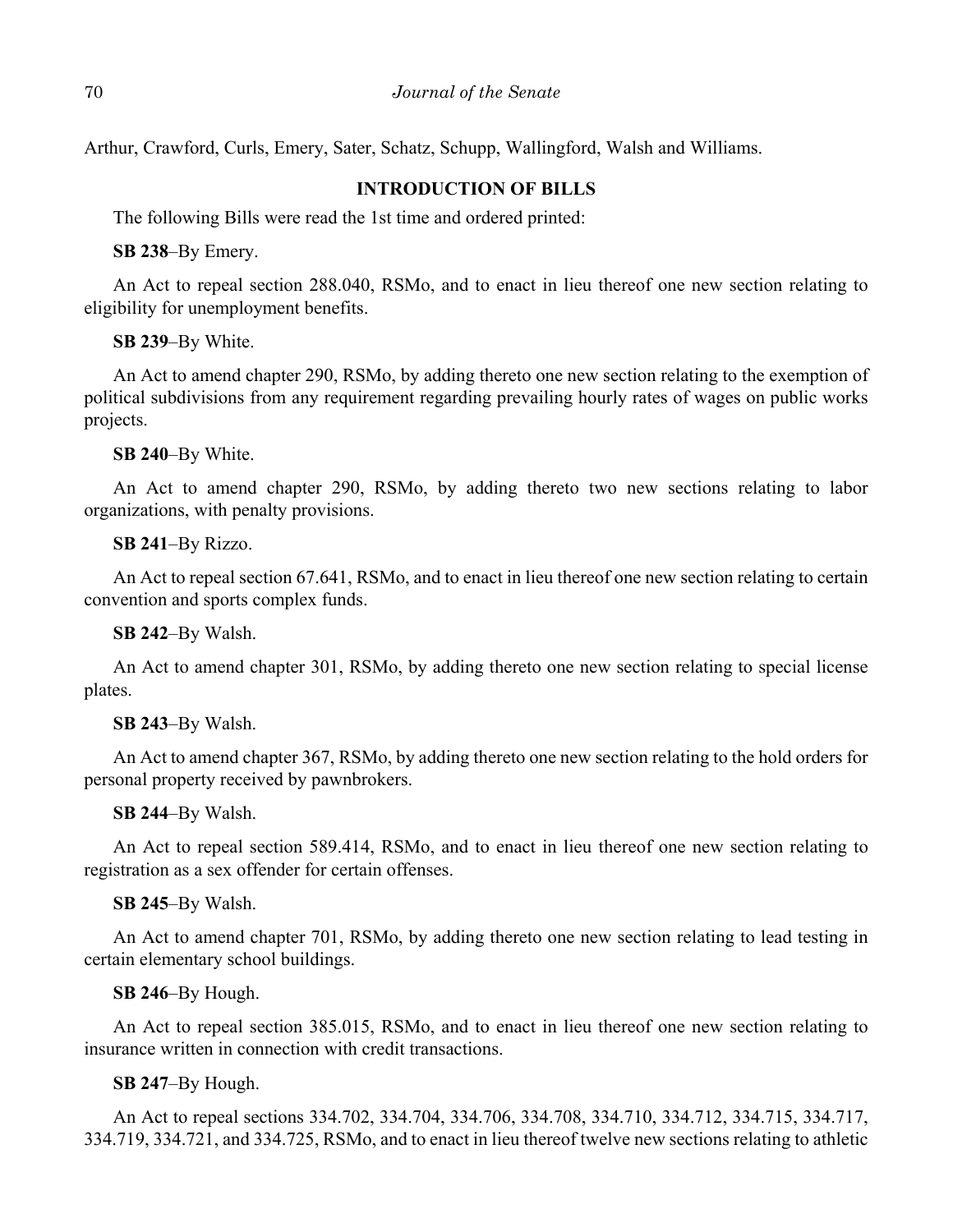trainers, with penalty provisions.

**SB 248**–By Brown.

An Act to repeal sections 287.610 and 287.615, RSMo, and to enact in lieu thereof two new sections relating to workers' compensation.

**SB 249**–By Koenig.

An Act to amend chapter 162, RSMo, by adding thereto one new section relating to alternative services for disabilities.

**SB 250**–By Koenig.

An Act to repeal section 443.320, RSMo, and to enact in lieu thereof one new section relating to the publication of electronic notice of the sale of real property.

**SB 251**–By Koenig.

An Act to amend chapter 324, RSMo, by adding thereto one new section relating to professional registration.

# **CONCURRENT RESOLUTIONS**

Senators Curls, Rizzo, Arthur, Holsman and Cierpiot offered the following concurrent resolution:

#### SENATE CONCURRENT RESOLUTION NO. 4

Relating to the designation of the Kansas City Chiefs as the official professional football team of the state of Missouri.

Whereas, the Kansas City Chiefs are Missouri's professional National Football League team; and

Whereas, Lamar Hunt was instrumental in the creation of the Kansas City Chiefs when he brought the franchise to Kansas City from Dallas, Texas in 1963, when the team was known as the Dallas Texans; and

Whereas, a fan contest determined the name "Chiefs" in honor of the nickname of Mayor Harold Roe Bartle, who persuaded Hunt to bring the team to Kansas City; and

Whereas, the Chiefs initially were a franchise in the American Football League, prior to its merger with the National Football League; and

Whereas; before merging with the National Football League, the Chiefs were the most successful team in AFL during the 1960s; and

Whereas, that success led to the Kansas City Chiefs being a part of the first Super Bowl, and the winning team in Super Bowl IV against the Minnesota Vikings; and

Whereas, over the years, the Kansas City Chiefs have had many successful seasons and many all-pro players; and

Whereas, the team and its players have been an important part of the city and state:

Now Therefore Be It Resolved by the members of the Missouri Senate, One-hundredth General Assembly, First Regular Session, the House of Representatives concurring therein, hereby designate the Kansas City Chiefs as the official professional football team of the state of Missouri; and

Be It Further Resolved that the Secretary of the Missouri Senate be instructed to send a properly inscribed copy of this resolution to the Governor for his approval or rejection pursuant to the Missouri Constitution.

Read 1st time.

### **REFERRALS**

President Pro Tem Schatz referred **SCR 1** to the Committee on Rules, Joint Rules, Resolutions and Ethics.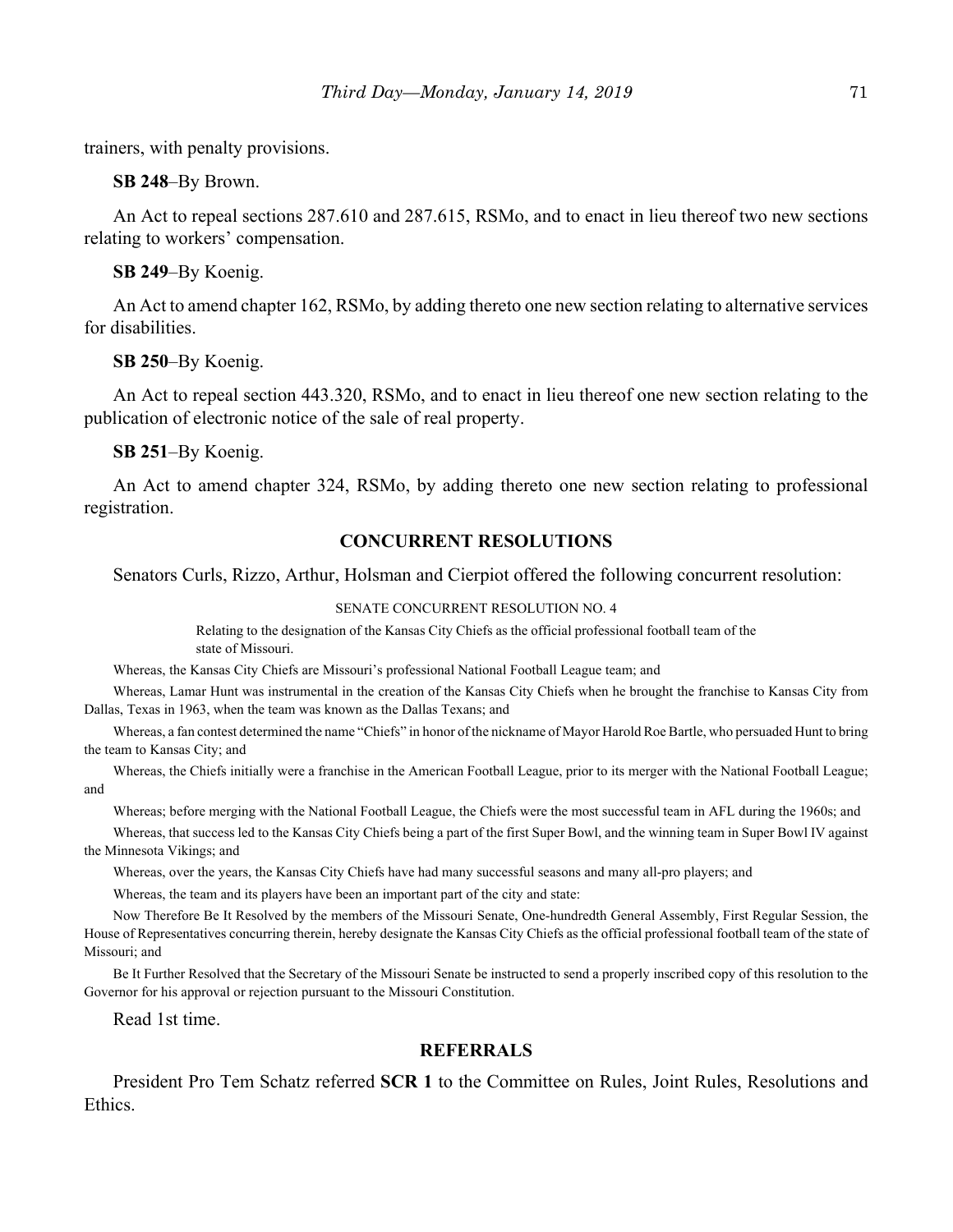#### **SECOND READING OF CONCURRENT RESOLUTIONS**

The following concurrent resolution was read the 2nd time and referred to the Committee indicated:

**SCR 2**–Rules, Joint Rules, Resolutions and Ethics

# **CONCURRENT RESOLUTIONS**

Senator Wallingford offered the following concurrent resolution:

#### SENATE CONCURRENT RESOLUTION NO. 5

Whereas, the Joint Committee on Solid Waste Management District Operations was originally established pursuant to Senate Concurrent Resolution 17 during the Second Regular Session of the Ninety-seventh General Assembly; and

Whereas, Senate Concurrent Resolution 17 established the Joint Committee on Solid Waste Management District Operations to examine solid waste management district operations, including but not limited to efficiency, efficacy, and reasonableness of costs and expenses of such districts to Missouri taxpayers; and

Whereas, the Joint Committee on Solid Waste Management District Operations heard testimony from individuals, business owners, and various interested parties during September and December 2014; and

Whereas, after review and consideration of the testimony presented, the Joint Committee on Solid Waste Management District Operations considered multiple legislative proposals relating to solid waste; and

Whereas, the Joint Committee on Solid Waste Management District Operations held a public hearing on December 3, 2014 to receive comments on a draft Senate bill relating to solid waste; and

Whereas, the draft Senate bill was discussed and received support from multiple stakeholders, and such draft bill was filed by Senator Wallingford as Senate Bill 152 during the Ninety-eighth General Assembly, First Regular Session; and

Whereas, the provisions of Senate Bill 152 were truly agreed to and finally passed in Senate Bill 445 sponsored by Senator Romine during the Ninety-eighth General Assembly, First Regular Session; and

Whereas, the Joint Committee on Solid Waste Management District Operations dissolved on December 31, 2014, but had further hearings to conduct and additional legislative alternatives to research, and was reauthorized by the General Assembly by Senate Concurrent Resolution 3 during the Ninety-eighth General Assembly, First Regular Session; and

Whereas, the Joint Committee on Solid Waste Management District Operations dissolved on December 31, 2016, but has further hearings to conduct relating to the implementation of the provisions of Senate Bill 445, as well as additional legislative alternatives relating to solid waste management district operations to research:

Now Therefore Be It Resolved that the members of the Missouri Senate, One-hundredth General Assembly, First Regular Session, the House of Representatives concurring therein, hereby establish the "Joint Committee on Solid Waste Management District Operations" to examine solid waste management district operations, including but not limited to efficiency, efficacy, and reasonableness of costs and expenses of such districts to Missouri taxpayers, and the implementation of the provisions of Senate Bill 445; and

Be It Further Resolved that the Joint Committee on Solid Waste Management District Operations shall be composed of five members of the Senate, with no more than three members of one party, and five members of the House of Representatives, with no more than three members of one party. The Senate members of the Joint Committee shall be appointed by the President Pro Tempore of the Senate and the House members by the Speaker of the House of Representatives. The Joint Committee shall select either a chairperson or co-chairpersons, one of whom shall be a member of the Senate and one a member of the House of Representatives. A majority of the members shall constitute a quorum. Meetings of the Joint Committee may be called at such time and place as the chairperson or chairpersons designate; and

Be It Further Resolved that the Joint Committee may hold hearings as it deems advisable and may obtain any input or information necessary to fulfill its obligations. The Joint Committee may make reasonable requests for staff assistance from the research and appropriations staffs of the House and Senate, as well as the Department of Natural Resources and representatives of solid waste management districts; and

Be It Further Resolved that the Joint Committee may prepare a final report, together with its recommendations for any legislative action deemed necessary, for submission to the General Assembly by December 31, 2019, at which time the Joint Committee shall be dissolved; and

Be It Further Resolved that members of the Joint Committee and any staff personnel assigned to the Joint Committee shall receive reimbursement for their actual and necessary expenses incurred in attending meetings of the Joint Committee; and

Be It Further Resolved that the actual expenses of the Joint Committee, its members, and any staff assigned to the Joint Committee incurred by the Joint Committee shall be paid by the Joint Contingent Fund.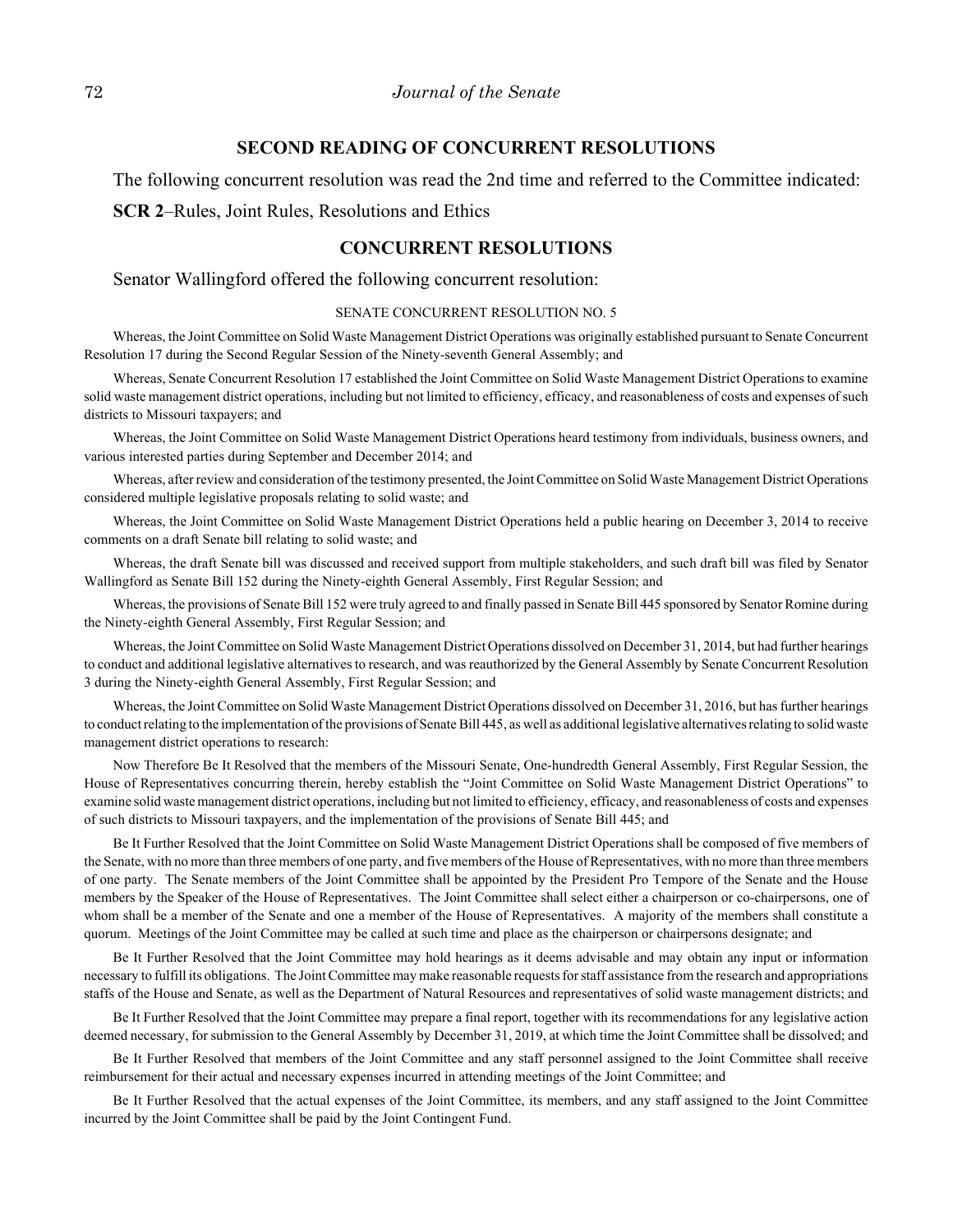# **INTRODUCTIONS OF GUESTS**

Senator Eigel introduced to the Senate, Shelly Parks, St. Charles. On motion of Senator Rowden, the Senate adjourned under the rules.

# SENATE CALENDAR

# FOURTH DAY–TUESDAY, JANUARY 15, 2019

## FORMAL CALENDAR

## SECOND READING OF SENATE BILLS

SB 1-Curls and Nasheed SB 2-Curls SB 3-Curls SB 4-Sater SB 5-Sater, et al SB 6-Sater SB 7-Emery SB 8-Emery SB 9-Emery SB 10-Cunningham SB 11-Cunningham SB 12-Cunningham SB 14-Wallingford SB 15-Wallingford SB 16-Romine SB 17-Romine SB 18-Romine SB 19-Libla SB 20-Libla SB 21-Libla SB 22-Nasheed SB 23-Nasheed SB 24-Nasheed SB 25-Sifton SB 26-Sifton SB 27-Sifton SB 28-Hegeman

SB 29-Hegeman SB 30-Hegeman SB 31-Wieland SB 32-Wieland SB 33-Wieland SB 34-Riddle SB 35-Riddle SB 36-Riddle SB 37-Onder SB 38-Onder SB 39-Onder SB 40-Schupp SB 41-Schupp SB 42-Schupp SB 43-Hoskins SB 44-Hoskins SB 45-Hoskins SB 46-Koenig SB 48-Koenig SB 49-Rowden SB 50-Eigel SB 51-Eigel SB 52-Eigel SB 53-Crawford SB 54-Crawford SB 55-Crawford SB 56-Cierpiot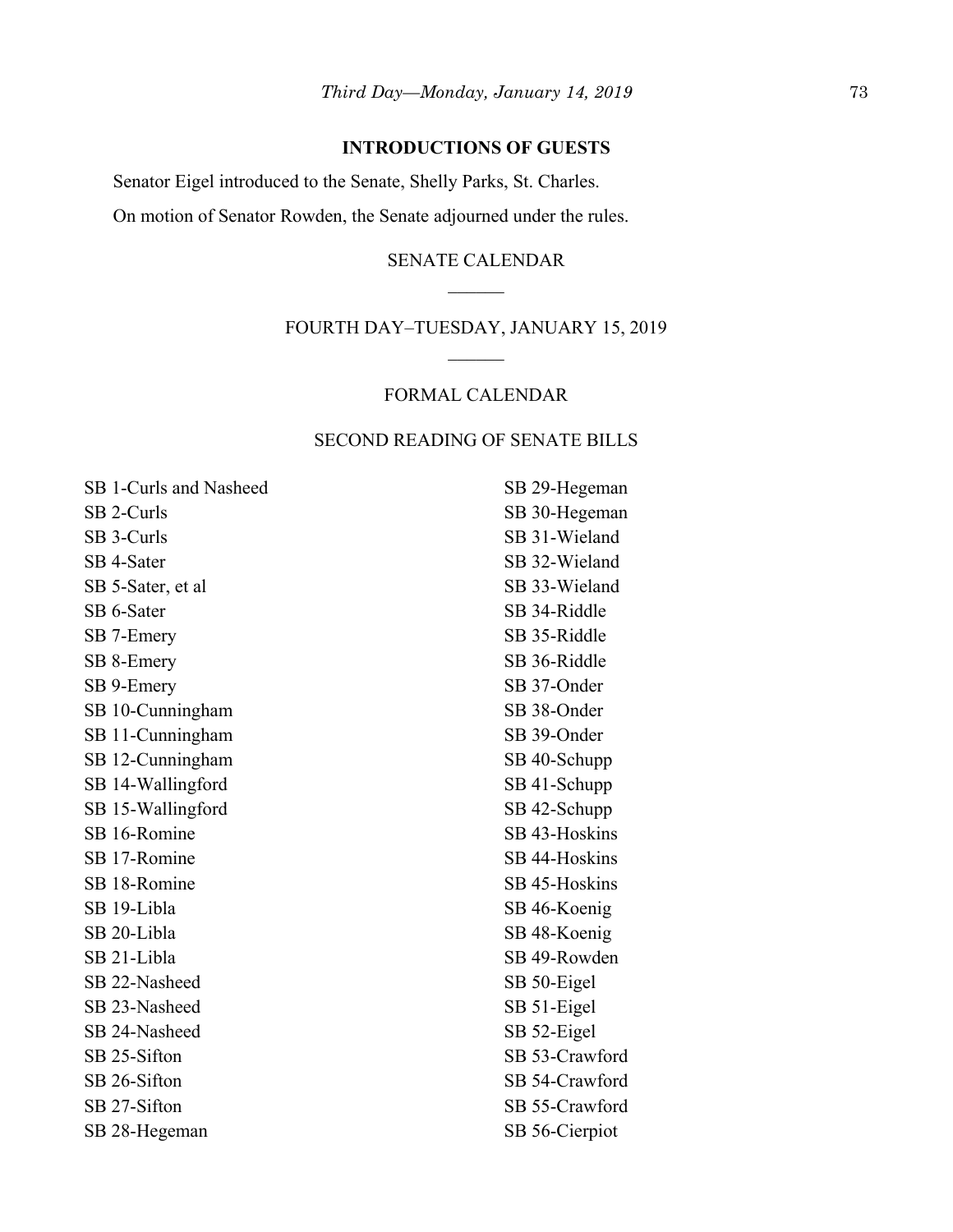SB 57-Cierpiot SB 58-Cierpiot SB 59-Arthur SB 60-Arthur SB 61-Arthur SB 62-Burlison SB 63-Burlison SB 64-Burlison SB 65-White SB 66-White SB 67-White SB 68-Hough SB 69-Hough SB 70-Hough SB 71-Brown SB 72-O'Laughlin SB 73-O'Laughlin and Emery SB 74-May SB 75-Curls SB 76-Sater SB 77-Sater SB 78-Sater SB 79-Emery SB 80-Emery SB 81-Emery SB 82-Cunningham SB 83-Cunningham SB 84-Cunningham SB 85-Wallingford SB 86-Wallingford SB 87-Wallingford SB 88-Libla SB 89-Libla SB 90-Libla SB 91-Nasheed SB 92-Nasheed SB 93-Sifton SB 94-Sifton SB 95-Sifton SB 96-Hegeman

SB 97-Hegeman SB 98-Wieland SB 99-Wieland SB 100-Riddle SB 101-Riddle SB 102-Riddle SB 103-Schupp SB 104-Schupp SB 105-Schupp SB 106-Hoskins SB 107-Hoskins SB 108-Koenig SB 109-Koenig SB 110-Koenig SB 111-Eigel SB 112-Eigel SB 113-Eigel SB 114-Crawford SB 115-Crawford SB 116-Cierpiot SB 117-Cierpiot SB 118-Cierpiot SB 119-Arthur SB 120-Burlison SB 121-Burlison SB 122-Burlison SB 123-White SB 124-Hough SB 125-Hough SB 126-Hough SB 127-Sater SB 128-Sater SB 129-Sater SB 130-Emery SB 131-Emery SB 132-Emery SB 133-Cunningham SB 134-Wallingford SB 135-Sifton SB 136-Sifton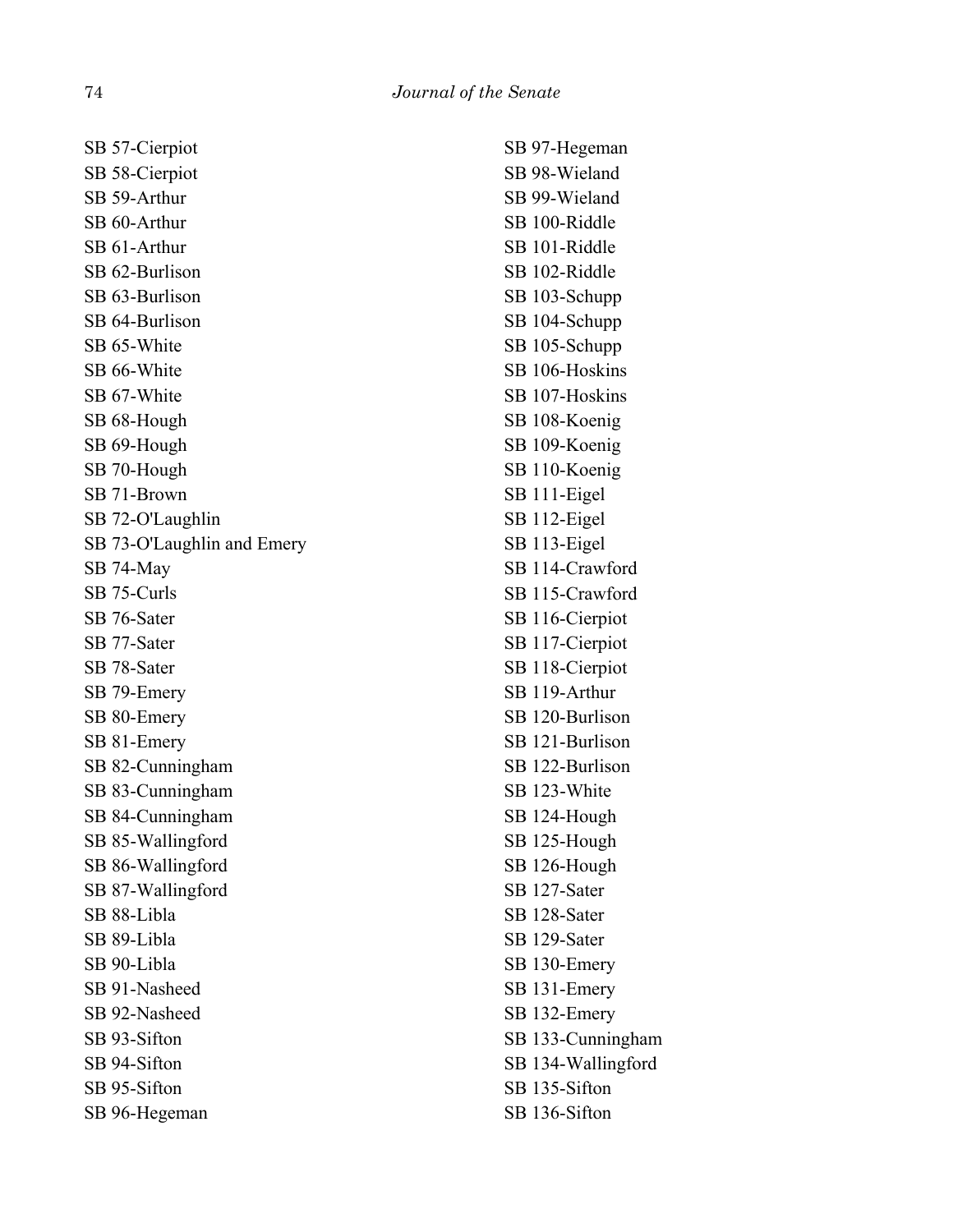SB 137-Sifton SB 138-Riddle SB 139-Koenig SB 140-Koenig SB 141-Koenig SB 142-Eigel SB 143-Cierpiot SB 144-Burlison SB 145-Burlison SB 146-Burlison SB 147-Sater SB 148-Sifton SB 149-Koenig SB 150-Koenig SB 151-Koenig SB 152-Holsman SB 153-Sifton SB 154-Luetkemeyer SB 155-Luetkemeyer SB 156-Wallingford SB 157-Wallingford SB 158-Eigel SB 159-Sifton SB 160-Koenig SB 161-Cunningham SB 162-Schupp SB 163-Schupp SB 164-Schupp SB 165-Eigel SB 166-Crawford SB 167-Crawford SB 168-Wallingford SB 169-Wallingford SB 170-Schupp SB 171-Schupp SB 172-Schupp SB 173-Crawford SB 174-Crawford SB 175-Crawford SB 176-Hough

SB 177-Hough SB 178-Schupp SB 179-Cunningham SB 180-Wallingford SB 182-Cierpiot SB 183-Arthur SB 184-Wallingford SB 185-Wallingford SB 186-Hegeman SB 187-Eigel SB 188-Eigel SB 189-Crawford SB 190-Onder SB 191-Schupp SB 192-Schupp SB 193-Schupp SB 194-Hoskins SB 195-Hoskins SB 196-Bernskoetter SB 197-Onder SB 198-Onder SB 199-Arthur SB 200-Hough SB 201-Romine SB 202-Romine SB 203-Nasheed SB 204-Riddle SB 205-Arthur SB 206-Arthur SB 207-Emery SB 208-Wallingford SB 209-May SB 210-May SB 211-Wallingford SB 212-Sifton SB 213-Hegeman SB 214-Onder SB 215-Schupp SB 216-Schupp SB 217-Schupp